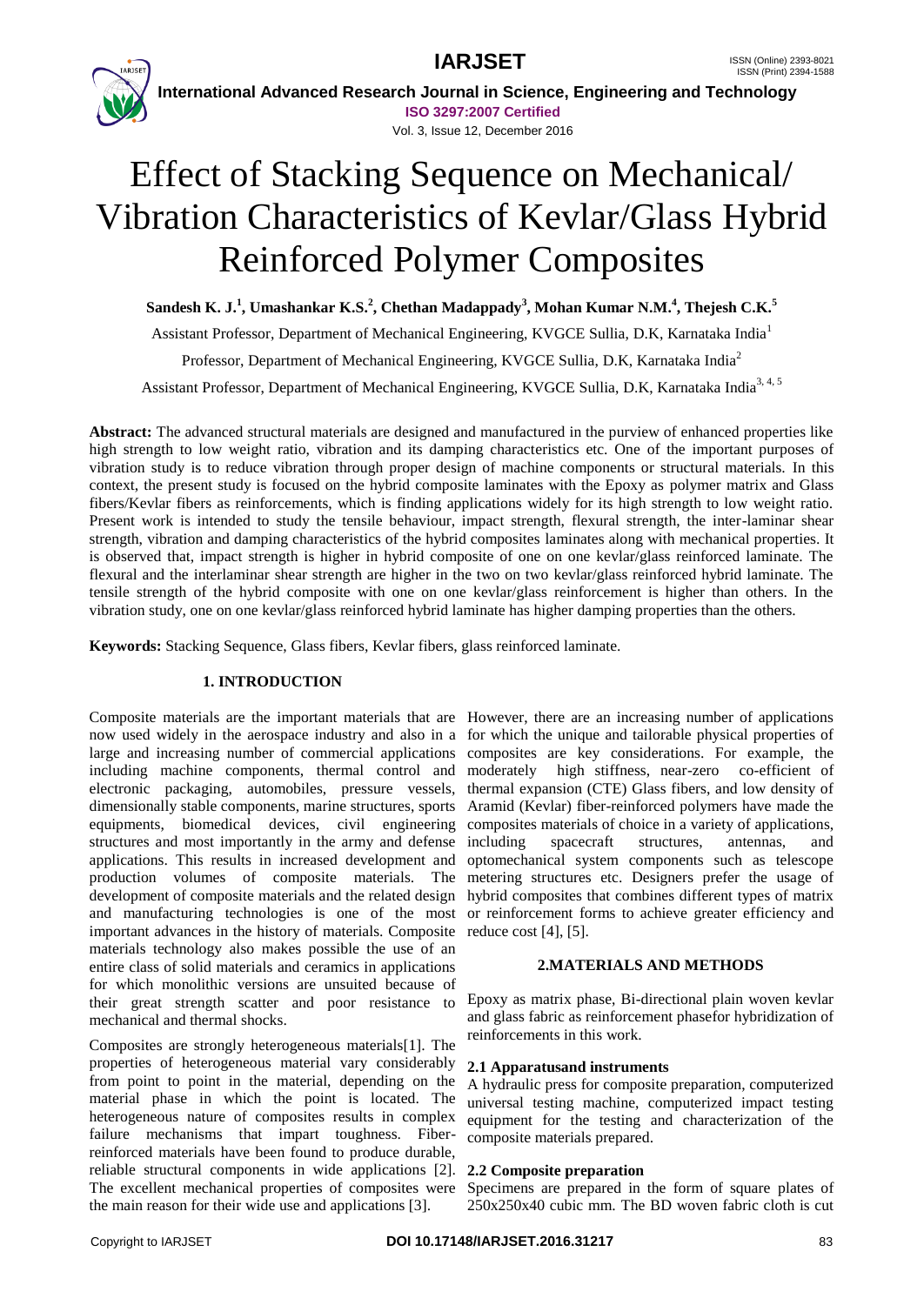

 **International Advanced Research Journal in Science, Engineering and Technology**

**ISO 3297:2007 Certified**

Vol. 3, Issue 12, December 2016

into 250x250 sq.mm. Then it is weighed to find the mass The span (centre to centre distance between roller of one layer. By the rule of mixture, a volume fraction of supports) for each specimen is 150mm. The flexural test 60% to 40% on fiber to resin followed and the total mass specimen is shown in Fig.2. of resin and fiber cloth required is calculated. Once we get the total mass of fiber required, we can calculate the **2.3.3Tensile Test** number of layers required. For hybrid laminate, only the difference in density plays a role in the mass of reinforcement required and the number of layers required.The plate is of 25×25 sq.cmThe thickness of plate required is 0.4 cm. Therefore the volume of the plate is  $25\times25\times4$  cm<sup>3</sup>.

|  |  | Table 2.1 Types of composites |
|--|--|-------------------------------|
|--|--|-------------------------------|

| Type                | в                     | C                 | D        |  |
|---------------------|-----------------------|-------------------|----------|--|
| Stacking            | $(1K/1G)\times 8$     | $(2K/2G)\times 8$ | 4K/8G/4K |  |
| <b>Total layers</b> | 16                    | 16                | 16       |  |
| Reinforcement       |                       |                   |          |  |
| Material            | (Kevlar/Glass) Hybrid |                   |          |  |
| Matrix              |                       |                   |          |  |
| material            | Epoxy                 |                   |          |  |

### **2.3Tests for mechanical characterization**

Mechanical tests have been done on the composite laminate specimens of different compositions of stacking sequence for its characterization.

### **2.3.1 Impact Test (IZODE)**

Impact strength is the ability of a material to resist breaking under a shock or impact loading or the ability to resist fracture under stress applied at high speed. The impact resistance of fiber-reinforced composite depends on fiber rigidity, interfacial stress resistance and fiber aspect ratio. According to ASTM D256-56, impact test has been carried out. Cantilever beam or Izod type test in which specimen is held as a cantilever beam (usually vertical) and is broken by a blow delivered at a fixed distance from the edge of the specimen clamp. The test requires a notched specimen as shown in Fig.1.



**Fig2.1** Impact test specimen

### **2.3.2Flexural Test (3-Point Bending)**

According to ASTM D790-91,the specimens were prepared for static bending. Each test specimen of 13mm width, length 191mm and thickness 10mm was used for the present investigation.



Fig2.2 Flexural test specimen

According to ASTM D3039/D3039M – 08, tensile testing has been carried out. The test method covers the determination of the tensile behaviour of reinforced polymers in the form of beam shaped test specimens when tested under defined conditions of pre-treatment, temperature, humidity, and testing machine speed. As per the above standards the composites specimens were prepared for test as shown in Fig.3



**Fig2.3** Tensile test specimen

#### **2.4Vibration Analysis**

The method (ASTM E756) measures the vibrationdamping properties of materials: the loss factor, h, and Young's modulus, E. Accurate over a frequency range of 50 to 5000 Hz and over the useful temperature range of the material, this method is useful in testing materials that have application in structural vibration, building acoustics, and the control of audible noise. Such materials include metals, enamels, ceramics, rubbers, plastics, reinforced epoxy matrices, and woods that can be formed to cantilever beam test specimen configurations.

The schematic diagram of the vibration measuring set up is shown in Fig.4



**Fig2.4**Schematic diagram of vibration measuring apparatus

The flexural test specimen is shown in Fig.5



**Fig2.5**Vibration analysis test specimen

### **2.5Logarithmic Decrement Method for Vibration damping analysis**

This method is based on the time response and is the most popular method used to measure damping. The response of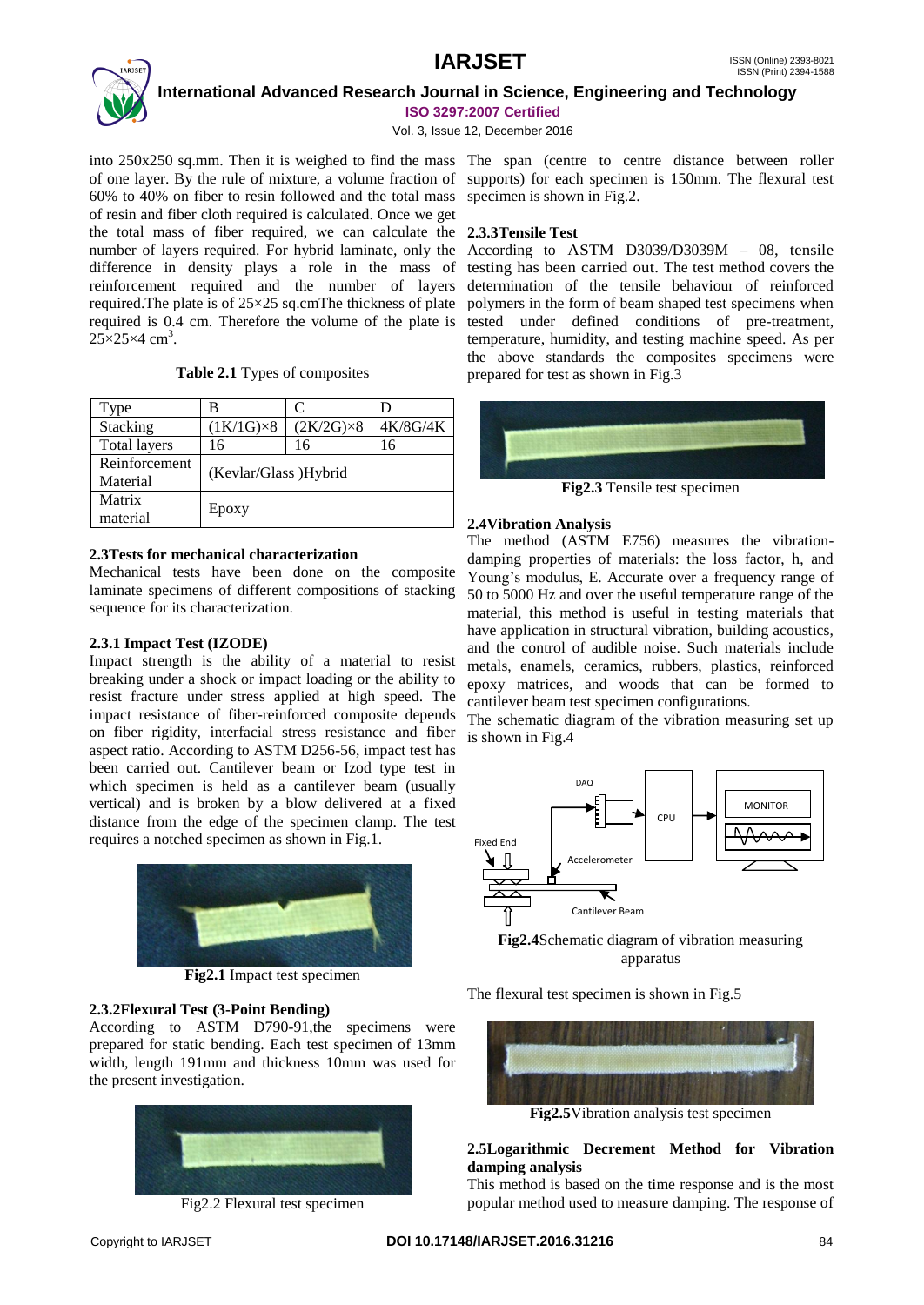

a single degree of freedom oscillatory system with viscous damping on initiating an excitation is as shown in Fig. 5.15. The amplitude of vibration  $x(t)$  decays exponentially w.r.t. time (t).



**Fig2.6** Vibration decay due to damping

With a spring-mass system, the logarithmic decrement is the natural log of the two successive amplitudes of the oscillation. The logarithmic decrement (δ) is calculated from tile plot of position versus time using below equation.

Logarithmic decrement, 
$$
\delta = \ln\left(\frac{x_1}{x_2}\right) = \frac{1}{n}\left(\frac{x_1}{x_{n+1}}\right)
$$

Where  $\delta$ = logarithmic decrement

 $x_1$  = the amplitude of the first peak

 $x_2$ = the amplitude of the second peak

$$
x_n
$$
= the amplitude of the n<sup>th</sup> peak  
n = peak no

The damping ratio ξ in terms of the logarithmic decrement is represented in below equation.

Damping ratio,  $ξ = \frac{δ}{\sqrt{12}}$  $\sqrt{4\pi^2+6^2}$ 

All the values for the vibration analysis tests are calculated as discussed above according to the ASTM standards for the testings.

#### **3. RESULTS AND DISCUSSION**

#### **3.1 Impact test**

The impact test is conducted on the specimens B, C and D. The impact strengths of the composites are tabulated in Table 3.1 and the comparison of the results are shown in Fig 6.1.

**Table 3.1** The impact test results

| <b>Specimen type</b>                       | B |                          | D |
|--------------------------------------------|---|--------------------------|---|
| Strength<br>Impact<br>(J/mm <sup>2</sup> ) |   | $0.2756$ 0.1947   0.1994 |   |

Considering the impact strengths of hybrid composites B, C and D, the specimen B shows the highest impact strength of  $0.2756$  J/mm<sup>2</sup> and the specimen C shows the lowest impact strength of  $0.1947 \text{ J/mm}^2$ . This is because, the impact energy absorption is more uniform in B and

**Fig. 3.1** Comparison of impact strengths of Composites

number of absorbing layers also higher compared to C and D. The impact strength of specimen B is 5.26% more than the specimen A, due to the presence of kevlar layers. When it is introduced with stronger Kevlar fibers, the Kevlar absorbs more energy than the glass fibers.

#### **3.2Flexural strength test**

The flexural strength test has been conducted by three point bending mechanism for all the specimens. The maximum bending load and the flexural strength are shown in Table 6.2.

#### **Table 3.2** Flexural test results

| Specimen Type           |       |                          |       |
|-------------------------|-------|--------------------------|-------|
| $\mid$ Ultimate load(N) |       | 152.62   168.30   126.33 |       |
| Flexural strength (MPa) | 78.25 | 96.59                    | 61.44 |

The Load v/s Deflection curves for the specimens B, C and D has been plotted and shown in Figures 3.2.



**Fig. 3.2**Load v/s Deflection curve for composite laminates

When the hybrid composites B, C and D are compared, the specimen C has 36.18% more flexural strength than the specimen D. This is because, in the flexural loading for specimen, the top surface subjected to compressive force and bottom to tensile forces. When the specimen C is placed in such a way the top surface will be with glass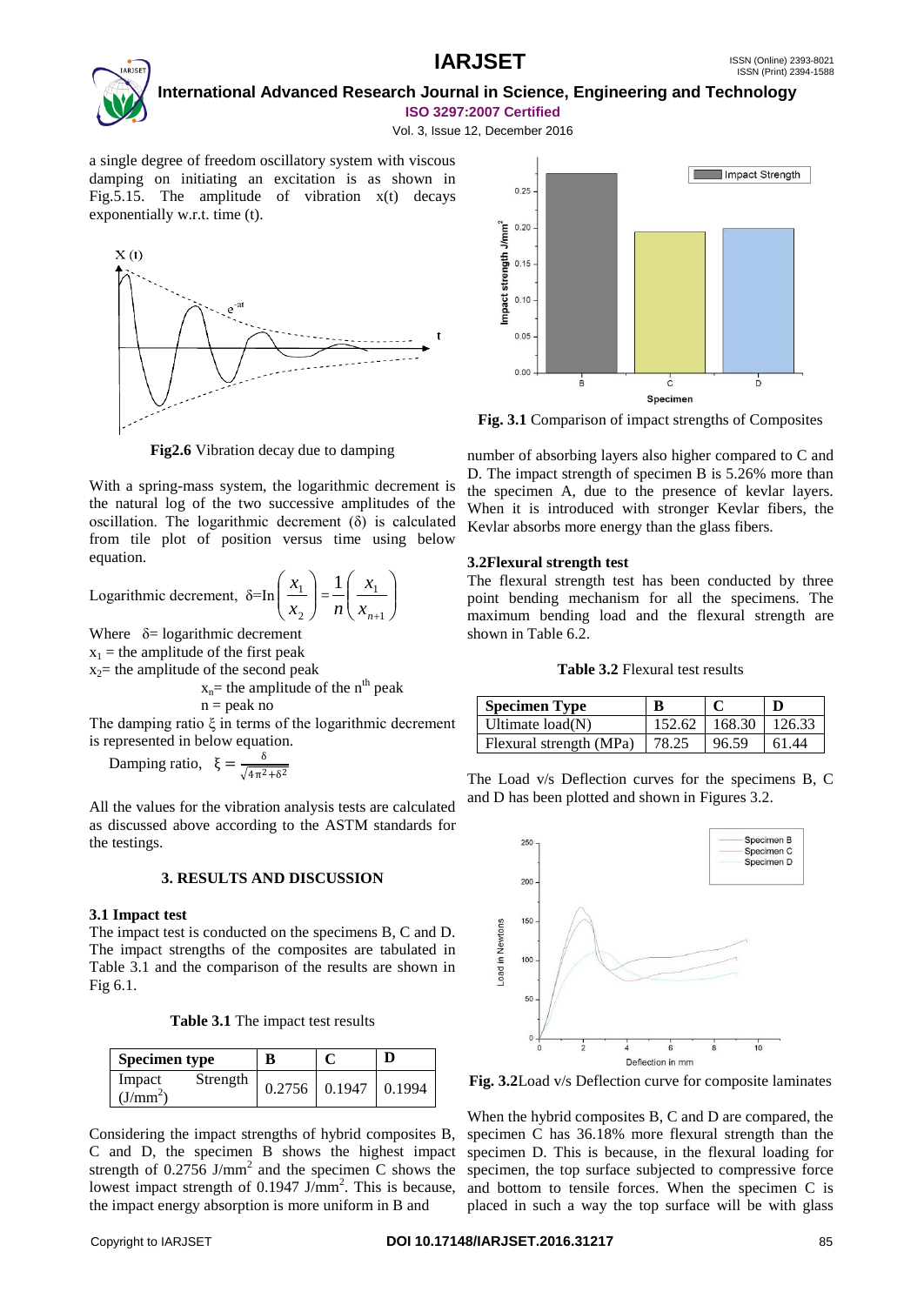

 **International Advanced Research Journal in Science, Engineering and Technology ISO 3297:2007 Certified**

Vol. 3, Issue 12, December 2016

fibers and bottom with kevlar, the flexural strength will be more because the kevlar has more tensile strength than glass in turn resulting in more flexural strength.

#### **3.3Interlaminar shear strength test**

The values of ILSS for the different composite laminate are calculated in relation to the flexural strength and are tabulated in Table 3.3.

**Table 3.3** ILSS test results

| Specimen        |       |       |  |  |
|-----------------|-------|-------|--|--|
| ILSS $(N/mm^2)$ | 2.464 | 2.897 |  |  |

The Fig. 3.3 shows the comparison of ILSS of different composite specimens.



**Fig. 3.3** Comparison of Interlaminar shear strengths of **Composites** 

When the hybrid composites B, C and D are compared, the specimen C has 14.9% more strength than the specimen B and 21.46% more than specimen D. The specimen C has two-on-two type of stacking sequence exhibits better adhesion between the glass fiber layers due to its better wetability property leads to higher value of ILSS.

### **3.4 Tensile test**

The tensile tests for the different composite laminate have been conducted. The Young's modulus (E), Ultimate Tensile strength and the percentage strain are calculated and shown in Table 3.4.

| <b>Table 3.4 Tensile test Results</b> |  |
|---------------------------------------|--|
|---------------------------------------|--|

| <b>Specimen</b>                                   | B      | C      | D      |
|---------------------------------------------------|--------|--------|--------|
| Young's Modulus<br>E<br>(N/mm <sup>2</sup> )      | 156    | 284    | 486    |
| Ultimate tensile strength<br>(N/mm <sup>2</sup> ) | 255.07 | 235.85 | 209.66 |
| % Strain                                          | 8.9    | 8.6    |        |

The stress v/s strain curves for the specimens B, C and D has been plotted and shown in below Fig 3.4.









**Fig. 3.6** Comparison of % Strain

When the hybrid composite specimen B, C and D are compared, the specimen B has the highest tensile strength, which is 17.8% more than the specimen D. Also the percentage strain of specimen B is 8.9% and specimen D is 8.1%, which means the deformation of specimen B will be more for unit load. This is because the kevlar has more tensile strength and less stiffness, when it is hybridized with the brittle and stiffer glass fiber, the total tensile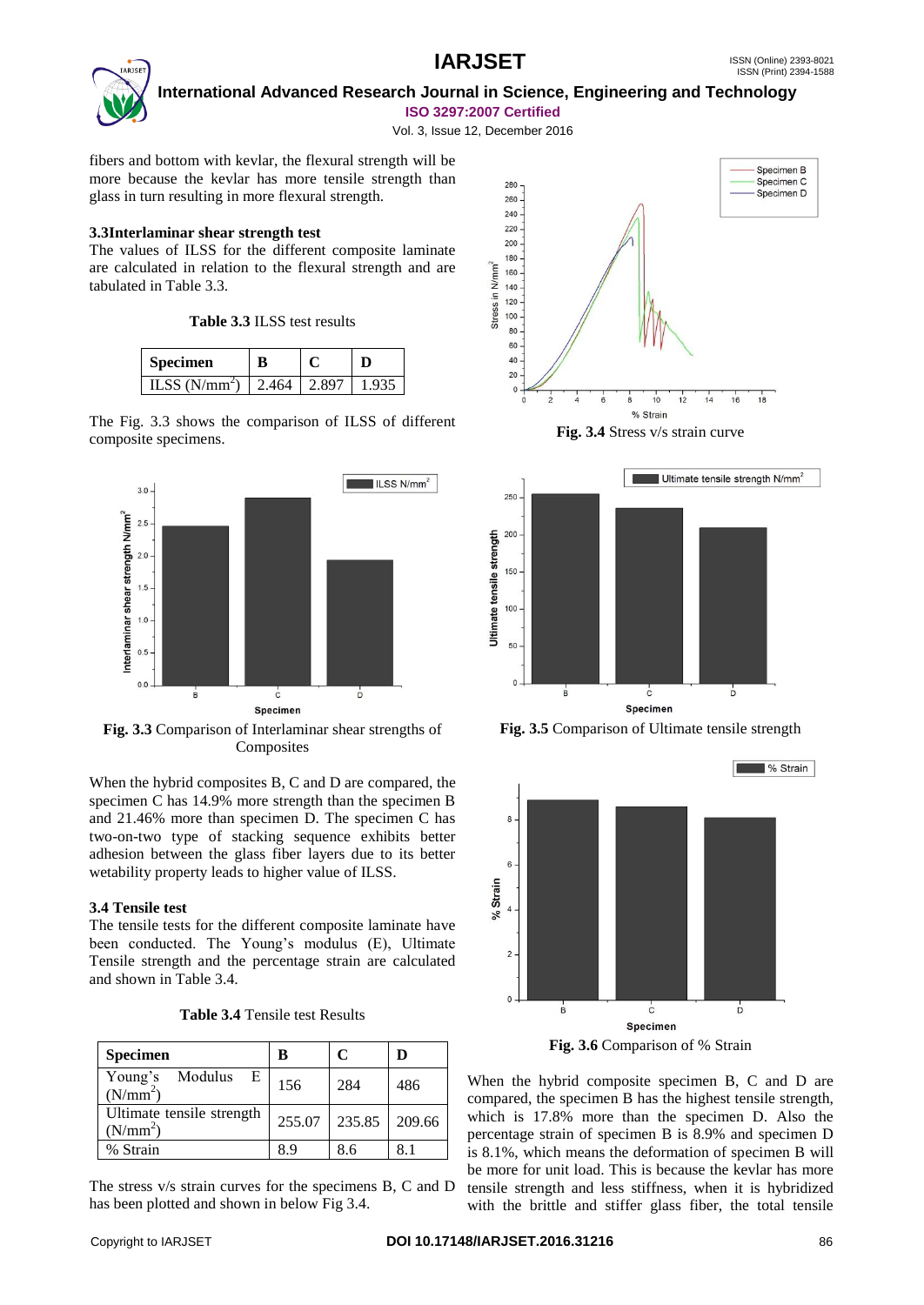

 **International Advanced Research Journal in Science, Engineering and Technology ISO 3297:2007 Certified**

Vol. 3, Issue 12, December 2016

strength of the hybrid composite is increased. At the same time as the number of alternate layers increases, the interlaminar adhesion helps in increasing the tensile strength.

### **3.5Vibration damping analysis**

The test is conducted for the all the specimens. The specimens are treated as cantilever beam. The vibration datas are collected through the data acquisition system (DAQ) using free vibration method and it is analysed for damping properties. The acceleration sensor is used to collect the acceleration signal.

The damping ratio calculation is done on the basis of decaying of the vibration or logarithmic decrement method. The logarithmic decrement graph is shown in Fig.6.16.



**Fig. 3.7** Logarithmic decrement graph

The values of logarithmic decrement and damping ratio are shown in Table 3.5.

|                 | <b>Specimen B</b> |                  | Specimen C       |               | <b>Specimen D</b> |                  |
|-----------------|-------------------|------------------|------------------|---------------|-------------------|------------------|
| <b>Position</b> | Log<br>decrement  | Damping<br>ratio | Log<br>decrement | Damping ratio | Log decrement     | Damping<br>ratio |
| 100mm           | 0.5087            | 0.0806           | 0.2215           | 0.0352        | 0.3462            | 0.055            |
| 2<br>$125$ mm   | 0.477             | 0.0756           | 0.1872           | 0.0297        | 0.2792            | 0.0443           |
| 3<br>150mm      | 0.3599            | 0.0571           | 0.1551           | 0.0246        | 0.2687            | 0.0427           |
| 4<br>$175$ mm   | 0.267             | 0.0424           | 0.1447           | 0.023         | 0.2612            | 0.0415           |
| 5<br>$200$ mm   | 0.2349            | 0.0373           | 0.0373           | 0.0207        | 0.1885            | 0.0299           |

### **Table 3.5** Vibration analysis results

The logarithmic decrement comparison is done between the specimens B, C and D. The bar charts are drawn with respect to type of specimen and with respect to the length of the specimen and are as shown in Fig.3.8 and Fig 3.9 respectively.



**Fig. 3.8** Comparison of logarithmic decrement w.r.t specimen for different length



**Fig. 3.9** Comparison of damping ratio w.r.t. length for different specimens

When the hybrid composite specimens B, C and D are compared, the specimen B has highest logarithmic decrement and more damping ratio among three. This is because, of the uniform distribution of the fiber layers and the properties in the macroscopic level. The logarithmic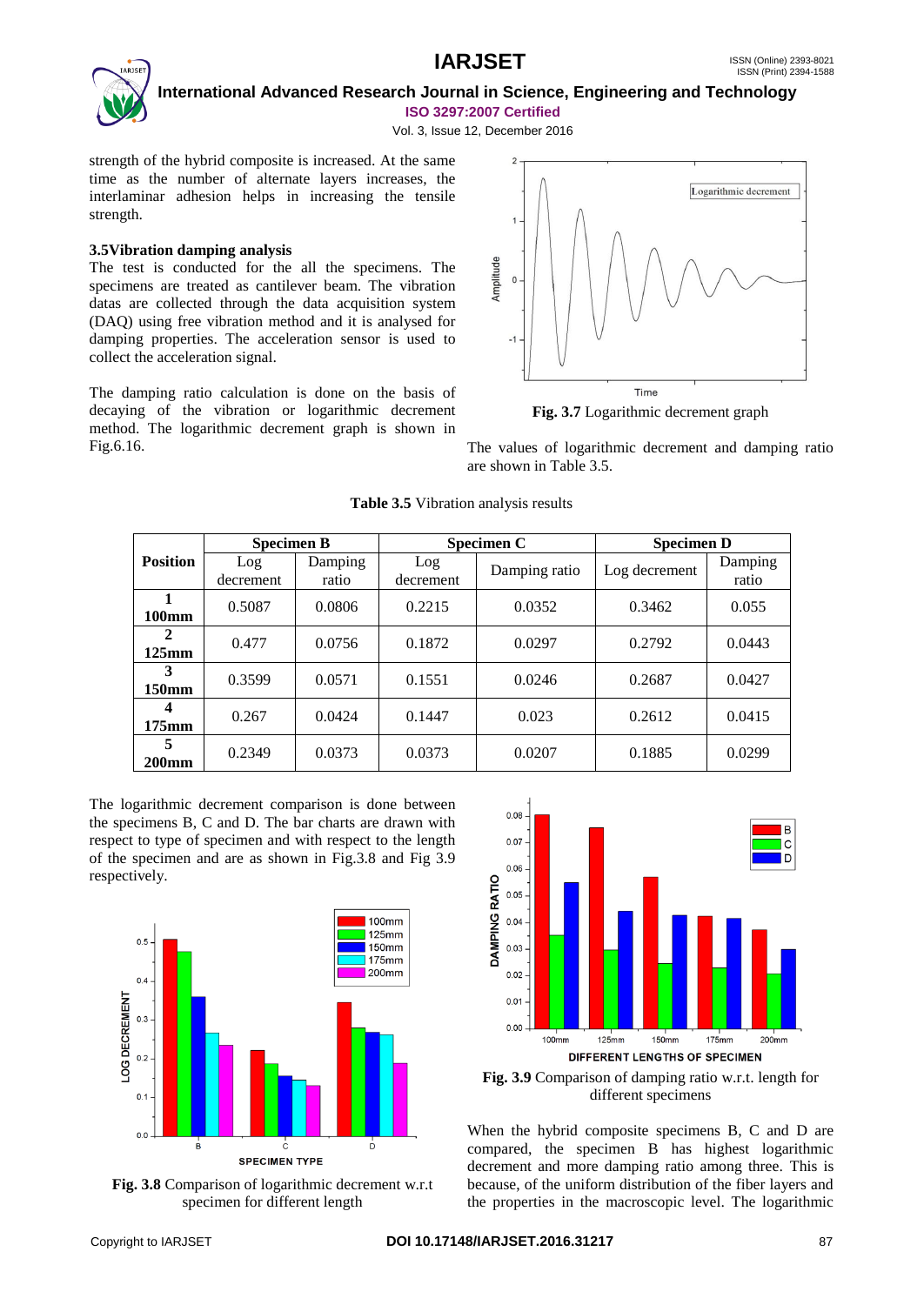## **IARJSET** ISSN (Online) 2393-8021



 **International Advanced Research Journal in Science, Engineering and Technology ISO 3297:2007 Certified**

Vol. 3, Issue 12, December 2016

decrement and the damping ratio in hybrid composites C and D are lesser than the hybrid composite B because, in hybrid composite specimen B, the blocking of the [6] vibration waves takes place in each different layers, but in specimen C with two-on-two type of layers and in specimen D with 4Kevlar/8Glass/4Kevlar type layers, place for the blocking of vibration waves are lesser. Lower the vibration decaying leads to decrease in the damping ratio.

So, hybridized composite specimen with one-on-one Glass/Kevlar layer reinforced Epoxy composite can be rated as better composite specimen with higher vibration absorbing characteristics and mechanical properties.

#### **4. CONCLUSION**

In the present work the epoxy polymer composite specimens of different compositions have prepared by hand lay-up technique and hydraulic pressing. The three types of hybrid composites with different stacking [11] Min Su, Aijuan Gu, Guozheng Liang, Li Yuan, "The effect of sequence have prepared and tested for mechanical characterization and vibration analysis.

- $\triangleright$  The impact strength is found to be maximum in hybrid composite with one-on-one Glass/Kevlar layers and minimum in specimen with two-on-two layered composite
- $\triangleright$  The hybrid composite specimen with two-on-two Glass/Kevlar layers gives the good flexural strength than others.
- $\triangleright$  The hybrid composite with specimen with two-on-two Glass/Kevlar layers gives the good ILSS among three.
- $\triangleright$  The tensile strength is found to be maximum in the hybrid composite with one-on-one layers.
- $\triangleright$  The hybrid composite with stacking sequence one-onone Glass/Kevlar layers can be rated as the best hybrid composite specimen produced in this work

#### **ACKNOWLEDGEMENT**

The authors would like to acknowledge their sincere thanks to the institution K.V.G. College of Engineering, Sullia D. K., for the continuous support in conducting the present research work.

#### **REFERENCES**

- [1] Introduction, Concise Encyclopedia of Composite Materials, Revised Edition, A. Kelly, Ed., Pergamon Press, Oxford, 1994.
- [2] Comprehensive Composite Materials, Vol. 6: Design and Applications, M. G. Bader, Keith K. Kedward, and Yoshihiro Sawada, Vol. Eds., Anthony Kelly and Carl Zweben, Editors-in-Chief, Pergamon Press, Elsevier Science Ltd., Oxford, 2000.
- [3] C. Zweben, Composite Materials And Design, Mechanical Engineers' Handbook,Second Edition, Myer Kutz, Ed, John Wiley & Sons, Inc., New York, 1998.
- [4] J.C. Norman and C. Zweben, Kevlar® 49/Thornel® 300 Hybrid Fabric Composites for Aerospace Applications, SAMPE Quarterly, Vol. 7, No. 4, July 1976, pp. 1–10.
- [5] Afaghi-Khatibi, L. Ye and Y.-W. Mai, Hybrids and Sandwiches, Comprehensive Composite Materials, Vol. 2: Polymer

Matrix Composites, Ramesh Talreja, Vol. Ed., Anthony Kelly and Carl Zweben, Editors-in-Chief, Pergamon Press, Elsevier Science Ltd., Oxford, 2000.

- R.M. Jones, "Mechanics of Composite Materials," Hemisphere Publishing. Halpin, "Primer on Composite Materials Analysis," 2d ed., Technomic Pub. Co. "Engineered Materials Handbook," vol. 1, "Composites," ASM. Hull, "An Introduction to Composite Materials," Cambridge Univ. Press. Schwartz (ed.), "Composite Materials Handbook," 2d ed., McGraw-Hill.
- S. Ran, D. Fang, X. Zong, B.S. Hsiao, B. Chu, P.M. Cunniff, "Structural changes during deformation of Kevlar fibers via on-line synchrotron SAXS/WAXD techniques", Polymer 42, 2001, pp 1601–1612.
- [8] Lei Zhenkun, Wang Quan, Kang Yilan, Qiu Wei,Pan Xuemin, "Stress transfer in microdroplet tensile test: PVC-coated and uncoated Kevlar-29 single fiber", Optics and Lasers in Engineering, 48, 2010, pp. 1089–1095
- [9] S.N. Yadav , Vijai Kumar, Sushil K. Verma, "Fracture toughness behaviour of carbon fibre epoxy composite with Kevlar reinforced interleave", Materials Science and Engineering ,B 132 ,2006, pp. 108–112.
- [10] Yuanxin Zhou, Yang Wang, P.K. Mallick, "An experimental study on the tensile behavior of Kevlar fiber reinforced aluminum laminates at high strain rates", Materials Science and Engineering, A 381, 2004, pp 355–362.
- oxygen-plasma treatment on Kevlar fibers and the properties of Kevlar fibers/bismaleimide composites", Applied Surface Science, 257, 2011, pp 3158–3167.
- [12] K.Padmanabhan, Kishore, "Interlaminar shear of woven fabric Kevlar-epoxy composites in three-point loading",Materials Science and Engineering, A 197, 1995, pp 113-118.
- [13] M. Alagar, A. Ashok Kumar, K.P.O. Mahesh, K. Dinakaran, "Studies on thermal and morphological characteristics of Eglass/Kevlar 49 reinforced siliconized epoxy composites", European Polymer Journal; 36, 2000, pp 2449±2454.
- [14] Youjiang Wang, Jian Li and Dongming Zhao, "Mechanical properties of Fiber glass and Kevlar woven fabric reinforced composites", Composites Engineering, Vol. 5. No. 9. pp.1159-I 175, 1995.
- [15] Jean-Marie Berthelot and Youssef Sefrani, "Damping analysis of unidirectional glass and Kevlar fibre composites", Composites Science and Technology 64 (2004) pp 1261–1278.
- [16] J.A. Bencomo-Cisnerosa, A. Tejeda-Ochoa, J.A. García-Estrada, C.A. Herrera-Ramírez, A. Hurtado-Macías, R. Martínez-Sánchez and J.M. Herrera-Ramírez," Characterization of Kevlar-29 fibers by tensile tests and nanoindentation", Journal of Alloys and Compounds, JALCOM-25432, 2011.
- [17] A.K. Bledzki, A. Kessler, R. Rikards ANDA. Chate, "Determination of elastic constants of glass/epoxy unidirectional laminates by the vibration testing of plates", Composites Science and Technology 59 (1999) pp 2015±2024.
- [18] E.C. Botelho, A.N. Campos, E. de Barros, L.C. Pardini, M.C. Rezende, "Damping behavior of continuous fiber/metal composite materials by the free vibration method", Composites: Part B 37 (2006), pp 255–263.
- [19] Metin Sayer, Numan B. Bektas, Ersin Demir , Hasan Calliog˘lu, "The effect of temperatures on hybrid composite laminates under impact loading", Composites: Part B 43 (2012), pp2152–2160.
- [20] Kedar S. Pandya and Ch. Veerraju, N.K. Naik, "Hybrid composites made of carbon and glass woven fabrics under quasi-static loading", Materials and Design 32 (2011), pp4094–4099.
- [21] Marco Montemurro, Yao Koutsawa, Salim Belouettar, Angela Vincenti, Paolo Vannucci, "Design of damping properties of hybrid laminates through a global optimisation strategy", Composite Structures 94 (2012), pp 3309–3320.
- [22] 25. Jean-Marie Berthelot, Mustapha Assarar, Youssef Sefrani, Abderrahim El Mahi, "Damping analysis of composite materials and structures", Composite Structures 85 (2008), pp189–204.
	- [23] Jang-Kyo Kim and Man-Lung Sham, "Impact and delamination failure of woven-fabric composites", Composites Science and Technology 60 (2000), pp 745±761.
	- [24] Abderrahim El Mahi, Mustapha Assarar, Youssef Sefrani, Jean-Marie Berthelot, "Damping analysis of orthotropic composite